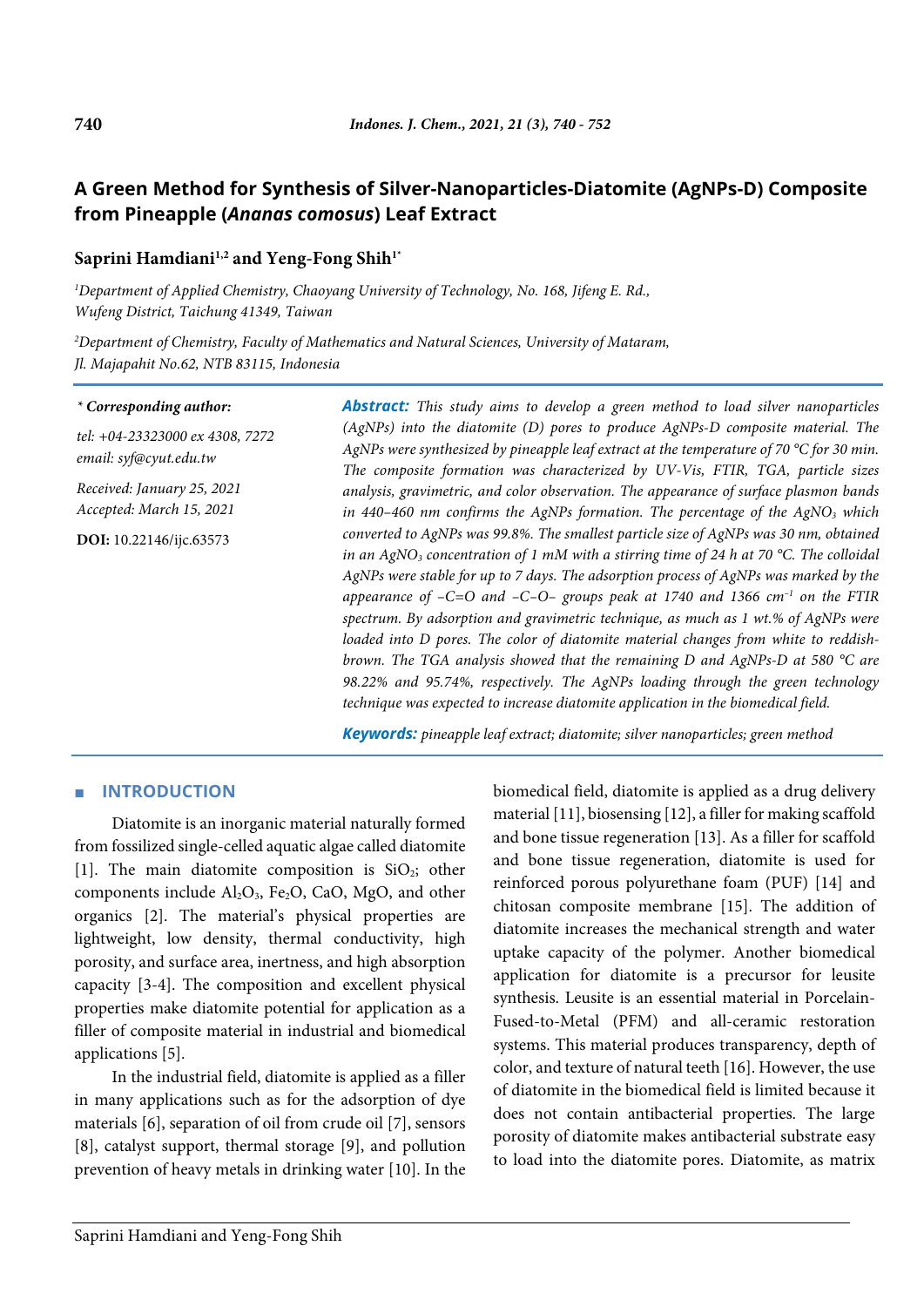minerals for antibacterial carrier agents, is a promising economic material.

One of the elements that possessed excellent antibacterial properties is silver nanoparticles (AgNPs). The substances are not toxic to humans but have high toxicity to microorganisms such as bacteria, viruses, and fungi [17-19]. The resulting silver nanoparticles (AgNPs) will be loaded into the diatomite (D) pores to obtain silver-nanoparticle diatomite (AgNPs-D) composite material. Several methods were used to load silver nanoparticles into the diatomite pores. Chen et al. (2020) have used the Ag<sup>+</sup> adsorption method from an electrolytic cell and calcination in high temperatures of 500 and 800 °C [20]. Qi et al. (2020) fabricated silver-diatomite nanocomposite ceramic with silver nitrate adsorption by diatomite. The composite was then added with a carboxymethyl cellulose solution followed by calcination at 400 °C [21]. Besides, the researchers used chemicals such as sodium borohydride solution [22], hydrogen peroxide [23], and Tollens' reagent [24-25] to produce AgNPs. However, some of these methods are not environmentally friendly and expensive because they use high calcination temperatures and toxic reducing agents.

The environmentally friendly, non-toxic, safe, and low-cost method to produce AgNPs-D composites is necessary to develop. The method used is synthesized silver nanoparticles using the leaf extract from agricultural waste [26-27]. One of the ample abundances of agricultural waste in Taiwan is pineapple (*Ananas comosus* L) leaf. Every year, more than 5 million tons of pineapple leaf trash are produced [28]. The phytochemical content in the leaf extract acts both as a reducing and capping agent for the formation of AgNPs [29-30]. The phytochemical compound in the pineapple leaf extract includes terpenoids, flavonoids, cardiac glycosides, phytosterols, alkaloids, and saponins [31], causing the reduction process of  $Ag<sup>+</sup>$  to  $Ag<sup>0</sup>$ . The reduction process is then followed by stabilization to form stable oligomeric clusters of silver nanoparticles. The AgNPs are loaded into the diatomite pores by the adsorption process. Adsorption is an effective and efficient method for loading metal nanoparticles into the pores of porous materials [32]. The resulting silver

nanoparticle-diatomite (AgNPs-D) composite will potentially be applied as a filler in the biomedical field.

# **EXPERIMENTAL SECTION**

### **Materials**

Pineapple leaf was collected from the pineapple plantation area in Wufeng District, Taiwan, AgNO<sub>3</sub> (Sigma–Aldrich chemicals), and diatomite (Cellite® 577; density =  $0.47$  g/cm<sup>3</sup>, content:  $80~90\%$  SiO<sub>2</sub>,  $2~4\%$ Al<sub>2</sub>O<sub>3</sub>, and 0.5~2% Fe<sub>2</sub>O<sub>3</sub>) was supplied by Imerys Filtration Minerals Inc.

#### **Instrumentation**

FTIR (Perkin Elmer Two Spectrum, USA), UV-Visible Spectrophotometer (Perkin Elmer PDA UV-Vis, Lambda 265, USA), Laser particle sizer (Fritsch Analysette 22), and TA Instruments TGA Q50 thermogravimetric analyzer.

### **Procedure**

### *Preparation of leaf extract*

Fresh pineapple leaf was washed and chopped. The leaf was then dried at room temperature and extracted with distilled water. Next, 10 g of the dried leaf was added with 200 mL of distilled water and boiled at 60 °C for 1 h. The mixture was then filtered with no.1 Whatman filter paper. The filtrate was collected and kept at 4 °C and was further used to synthesize the silver nanoparticles.

### *Synthesis of silver nanoparticles using the pineapple leaf extract*

The filtrate (5 mL) of pineapple leaf extract was added to 50 mL of 1 mM, 2 mM, and 3 mM aqueous solution of AgNO3. The solution was heated at 70 °C for 30 min, and the color change was observed. Afterward, the solution was stirred for 4, 8, 24, 28, and 30 h, respectively, at a speed of 800 rpm to complete the nanoparticle formation. The sample was taken for UV-Visible and particle size analysis.

# *Stability of particle size distribution in silver nanoparticles (AgNPs) solution*

Stability of Particle Size Distribution in Silver Nanoparticles (AgNPs) solution: The 1 mM solution of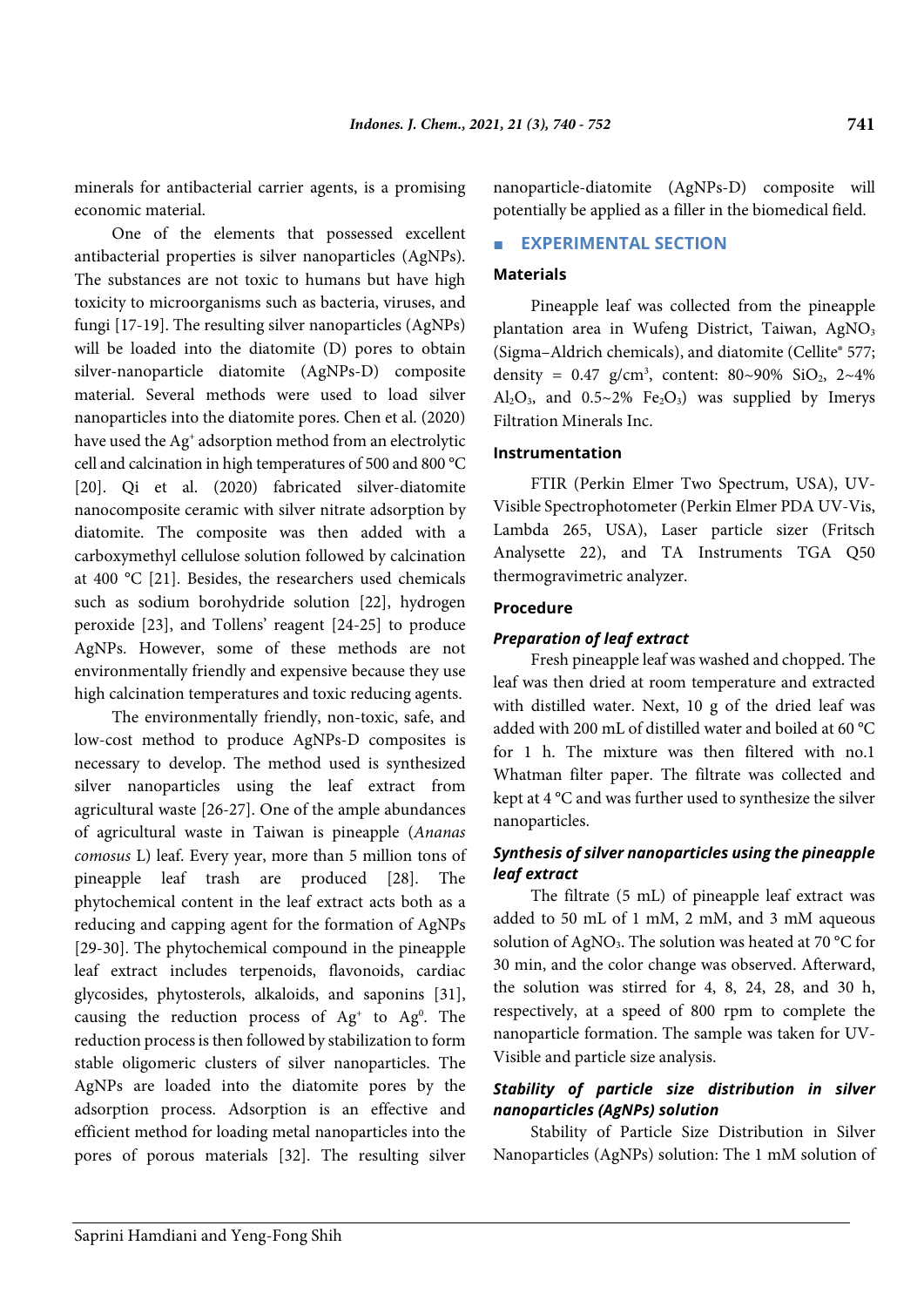synthesized AgNPs was stored at the period of 3, 7, 9, 14, 21, and 30 days. At the range of the periods, the distribution of particle size was measured by particle size analysis equipment.

# *Preparation of AgNPs-D (diatomite, which loaded by AgNPs)*

Diatomite was processed to enhance the surface area and total pore volume by the calcination process at 400 °C for 2 h. The diatomite was added to the silver nanoparticles solution at room temperature. It stirred continuously for 8 h to complete the adsorption of AgNPs into the diatomite pores. The mixture was heated at 60 °C for 24 h to remove the solvents, and AgNPs-D powder was obtained.

# ■ **RESULTS AND DISCUSSION**

# **The Phytochemical Compound in Pineapple Leaf Extracts for AgNPs Formation**

Collecting the phytochemical compound, such as secondary metabolite in pineapple leaf extract, is carried out by the extraction process in distilled water. Before processing, the pineapple leaves were dried at room temperature. The drying process aims to reduce the presence of water. The reduced water content will create more space for the solvent to penetrate the cells and increase the secondary metabolites extracted from the leaves [33]. Pineapple leaf extract contains secondary metabolites include 13 types of phenolic constituents. There are five major phenolic compounds: cafeic acid, *p*coumaric acid, 1-O-caffeoylgycerol, 1-Ocoumaroylglycerol, and 1,3-O-dicaffeoylglycerol (ananasate) [34-36]. The secondary metabolites of leaf extract play an essential role in reducing and capping silver nanoparticle formation. Carbonyl and hydroxyl functional groups found in the pineapple leaf extract forces the reduction process. The groups as a reduction agent and stabilize the nanoparticles by preventing aggregation [37]. The reduction and stabilization process occurs in one single step:

 $AgNO<sub>3</sub> \rightarrow Ag<sup>+</sup> + NO<sub>3</sub>$ 

 $Ag<sup>+</sup> + Leaf$  extracts  $\rightarrow Ag<sup>0</sup>$ 

Illustration of reduction and stabilization of silver

nanoparticles by the phytochemical compound in pineapple leaf extract shown in Fig. 1. The nanoparticle formation occurred in 3 steps. The steps are reduction, nucleation, and crystal growth. Reduction occurs because the carbonyl and hydroxyl groups have a higher redox potential than other groups and become the electron source that transfers to metal [38]. The reduction process causes the beginning of crystal nanoparticle formation (nucleation). During the process of crystal formation completed, the carbonyl and hydroxyl will stabilize the nanoparticle crystals formed.

### **UV-Visible Spectroscopy**

The formation of silver nanoparticles was detected by UV-Visible Spectroscopy analysis shown in Fig. 2. The characteristic plasmon band for silver nanoparticle formation was ranging between 440–460 nm (a). The peak appears due to the reduction of  $Ag<sup>+</sup>$  to  $Ag<sup>0</sup>$ , the nucleation process, and the complete crystal growth process. Completing the crystal growth process is characterized by a change in the  $AgNO<sub>3</sub>$  solution color of the reddish-brown [39]. The color change is caused by the excitation process and changes in electronic energy on the surface plasmon band vibrations due to silver nanoparticle formation. In general, free electrons in metals vibrate after being exposed to UV light. Electron vibrations resonate with light waves, resulting in the highest absorption characteristic at the peak of 425 nm.

#### **Particle Size Analysis**

In this study, the synthesis of AgNPs involves the heating process at a temperature of 70 °C for 30 min. The heat treatment affects the formation and average diameter of AgNPs. According to research conducted by Hongyu Liu et al. (2020), the particle size of AgNPs is smaller at the temperature of 70 °C than between 75–90 °C [40]. A static laser light scattering technique conducted distribution and particle size measurement. The method can cover a particle measuring range from approximately ten nanometers up to a few millimeters. The particle size distribution of the AgNPs in the variation of concentration and stirring time is shown in Table 1.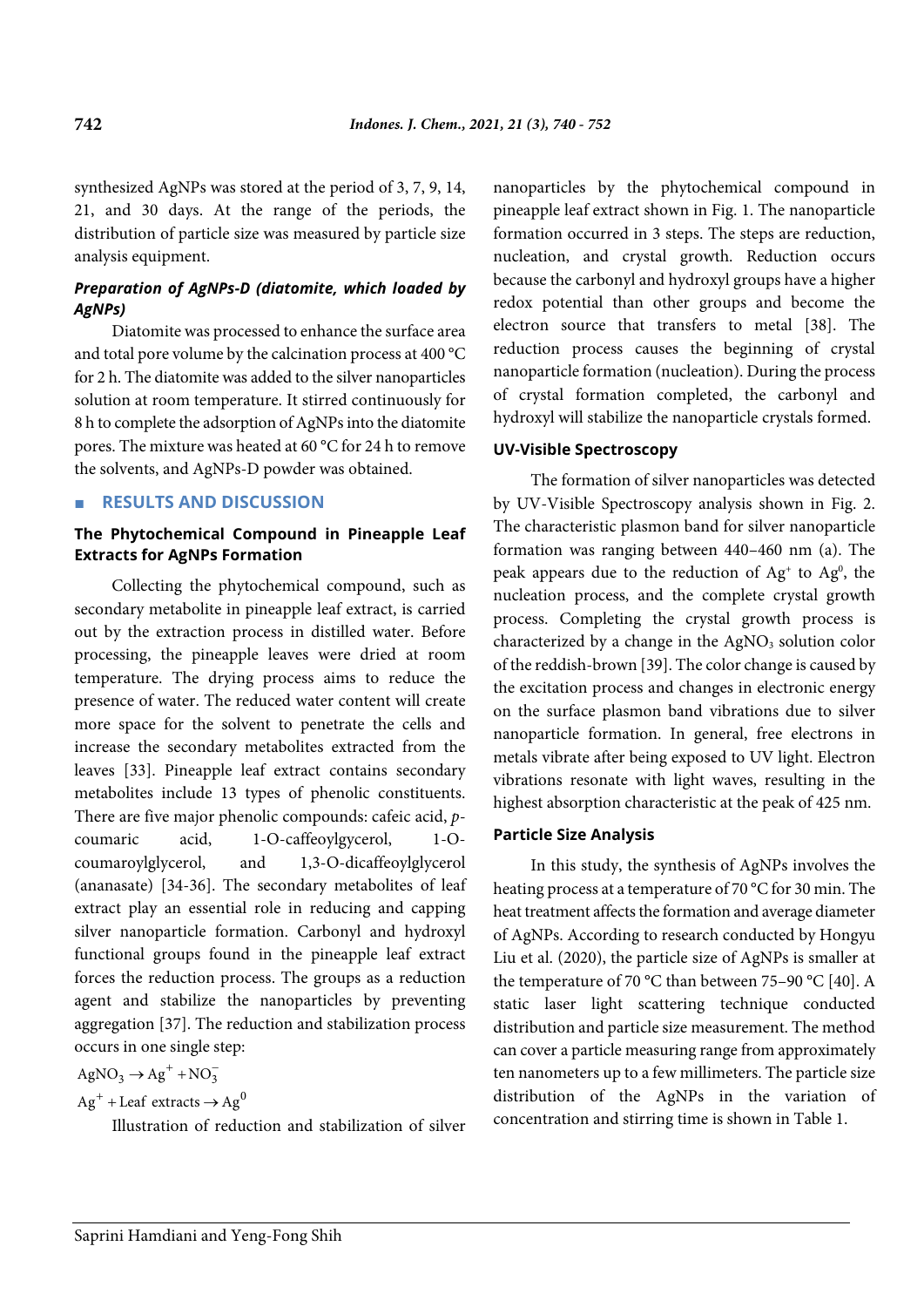

**Fig 1.** Illustration of silver nanoparticle formation and stabilization by the phytochemical compounds in the pineapple leaf extract

Table 1 shown that heat treatment and stirring time also affect the particle size and distribution of nanoparticles [41]. For AgNPs 1 mM, the variation of stirring time of 4, 8, 16, and 24 h affected the percentage, mean, and median values of AgNPs. At 16 and 24 h, the nanoparticle formation percentages were 99.5% and 99.8%. The smallest mean and median values were obtained during the stirring process for 24 h. At the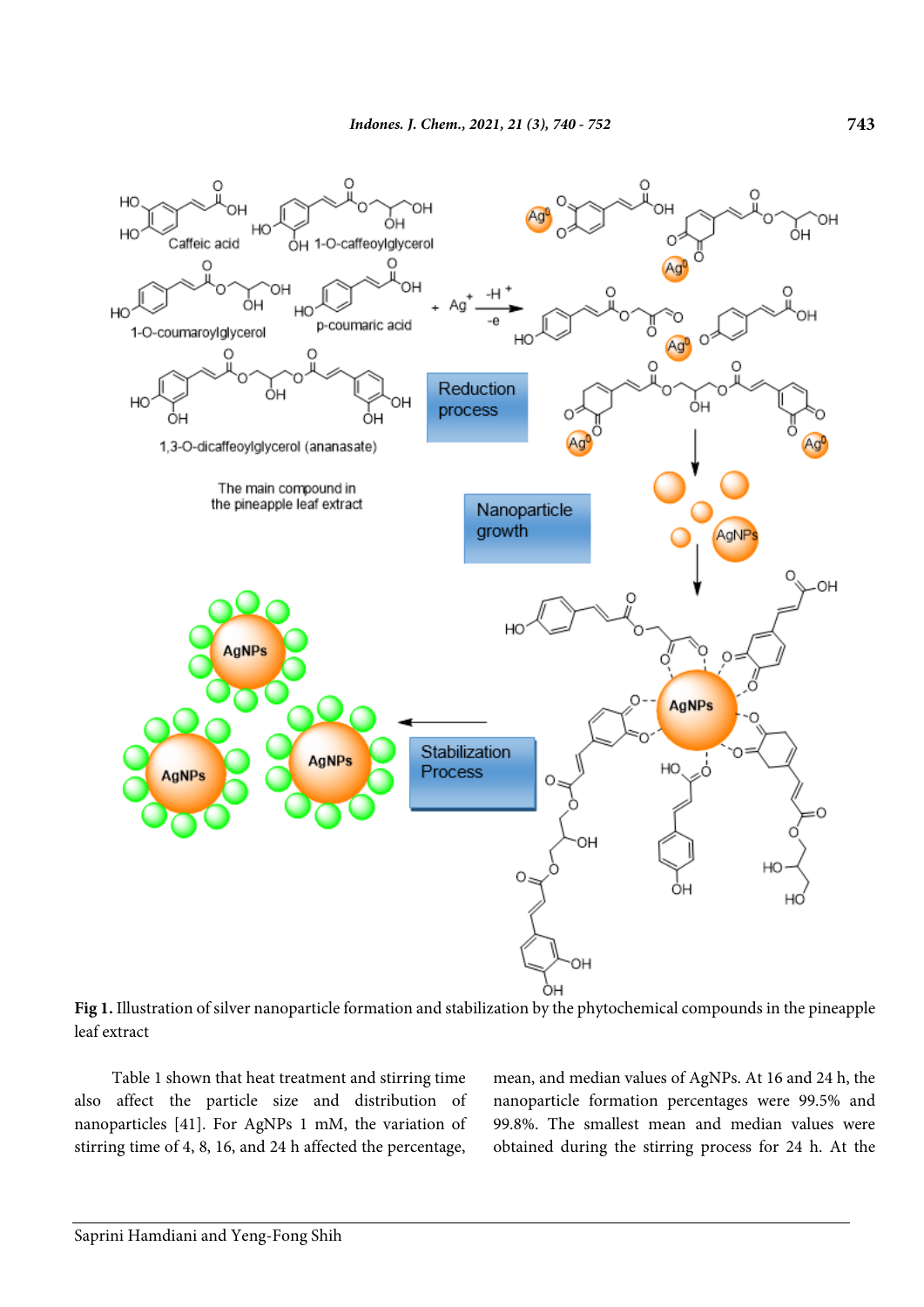higher AgNPs concentrations (2 and 3 mM), the longer stirring times of 28 and 30 h were required for AgNPs formation. The histogram of the particle size distribution is shown in Fig. 3.

# **Stability of Particle Size Distribution of AgNPs Solution**

The stability of AgNPs in the solution was determined by measuring changes in particle size with different storage times. The stabilities of the AgNPs in the leaf extract lasted in 7 days. At the storage time of 9, 14, 21, and 30 days, the particle sizes of AgNPs became more than 100 nm. The increase of nanoparticle sizes in solution, influenced by pH, ionic strength, the formation of Ag2O, and electrolyte type [42]. In the synthesis of nanoparticles using leaf extracts, a longer storage time will increase the amount of Ag+ species. The Ag+ ion released then forms a black precipitate which is most likely Ag<sub>2</sub>O. This can be seen from the darker color of the solution and the formation of black deposits in the AgNPs solution



**Fig 2.** UV-Visible spectra of: (a) AgNPs, (b) Pineapple leaf extract, (c) AgNO<sub>3</sub> solution

| Table 1. The particle size distribution of silver nanoparticle in variation $AgNO3$ concentration and stirring time |  |  |  |
|---------------------------------------------------------------------------------------------------------------------|--|--|--|
|---------------------------------------------------------------------------------------------------------------------|--|--|--|

| [AgNO <sub>3</sub> ]    | $T (^{\circ}C)$ | Total stirring | Particle size | $\%$             | Mean   | Median |
|-------------------------|-----------------|----------------|---------------|------------------|--------|--------|
| (mM)                    |                 | time (h)       | (nm)          |                  | (nm)   | (nm)   |
| 1                       | $70\,$          | $\overline{4}$ | < 100         | 89.1             | 350    | 50     |
|                         |                 |                | $101 - 200$   | 7.2              |        |        |
|                         |                 |                | > 300         | 3.7              |        |        |
| $\bf{l}$                | $70\,$          | $\,8\,$        | $<100\,$      | 93.4             | 300    | 30     |
|                         |                 |                | $101 - 200$   | 4.3              |        |        |
|                         |                 |                | > 300         | 2.3              |        |        |
| $\mathbf{1}$            | $70\,$          | $16\,$         | $<100\,$      | 99.5             | 100    | $20\,$ |
|                         |                 |                | $101 - 200$   | 0.2              |        |        |
|                         |                 |                | > 300         | 0.3              |        |        |
| $\mathbf{1}$            | 70              | 24             | < 100         | 99.8             | 30     | 20     |
|                         |                 |                | $101 - 200$   | 0.2              |        |        |
|                         |                 |                | 300           | $\boldsymbol{0}$ |        |        |
| $\overline{2}$          | 70              | $\overline{4}$ | $<100\,$      | 83.6             | 92     | 50     |
|                         |                 |                | $101 - 200$   | 9.0              |        |        |
|                         |                 |                | $>300$        | $7.4\,$          |        |        |
| $\sqrt{2}$              | $70\,$          | $28\,$         | $<100\,$      | 98.3             | $70\,$ | 30     |
|                         |                 |                | $101 - 200$   | 1.1              |        |        |
|                         |                 |                | > 300         | 0.6              |        |        |
| 3                       | $70\,$          | $\overline{4}$ | $<100\,$      | 0.3              | 11730  | 641    |
|                         |                 |                | $101 - 200$   | 17.8             |        |        |
|                         |                 |                | > 300         | 81.9             |        |        |
| $\overline{\mathbf{3}}$ | $70\,$          | $30\,$         | < 100         | 99.4             | 50     | 20     |
|                         |                 |                | $101 - 200$   | 0.4              |        |        |
|                         |                 |                | > 300         | $0.2\,$          |        |        |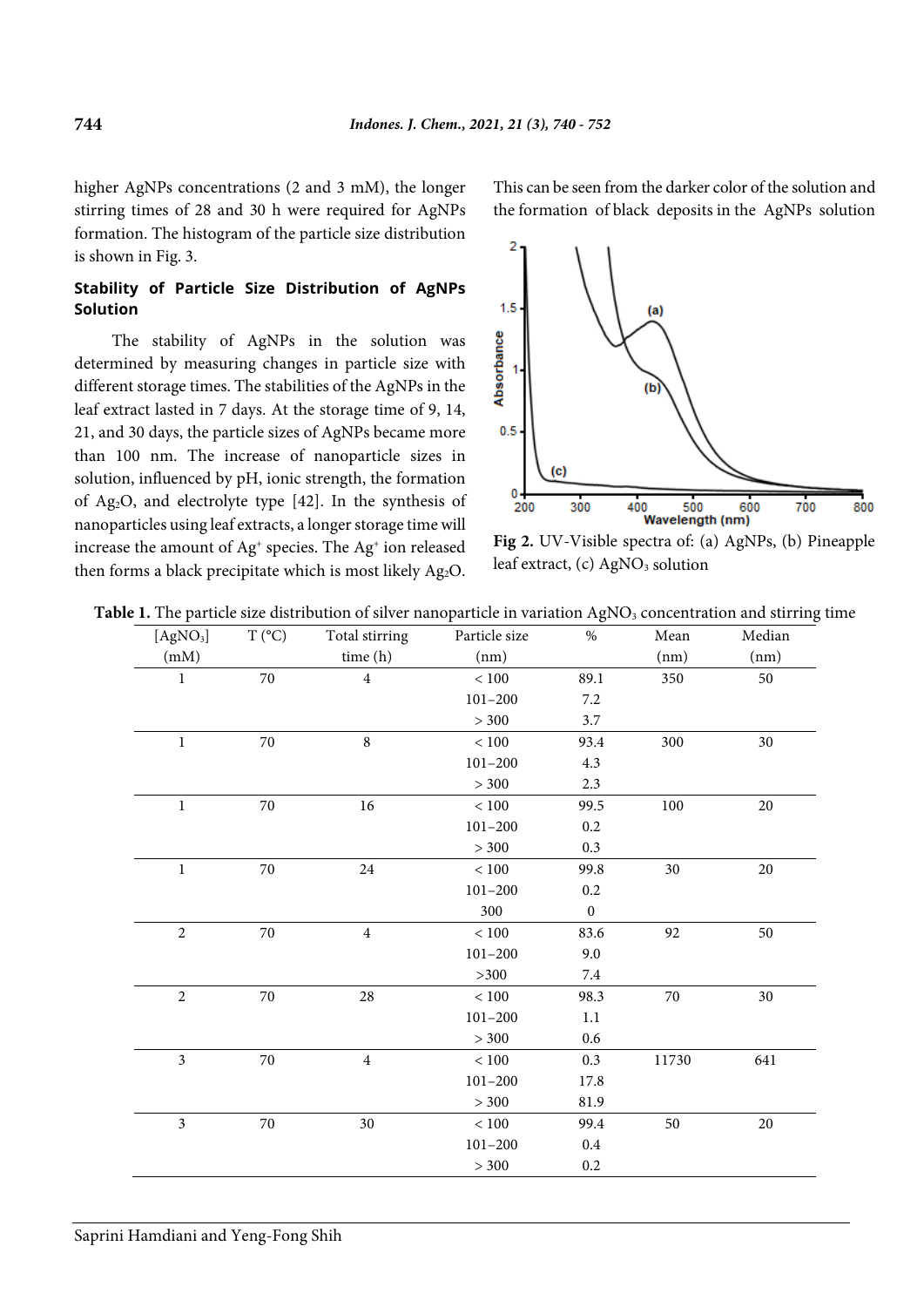

**Fig 3.** Histogram of the particle size distribution in (a) 1 mM AgNPs, stirred for 4 h and (b) 24 h, (c) 2 mM AgNPs, stirred for 4 h and (d) 28 h, (e) 3 mM AgNPs, stirred for 4 h and (f) 30 h

stored for more than 7 days. The formation of Ag2O increases the particle sizes of nanoparticles [43]. The formation of the darker color of the solution is shown in Fig. 4. The particle size distribution of the AgNPs 1 mM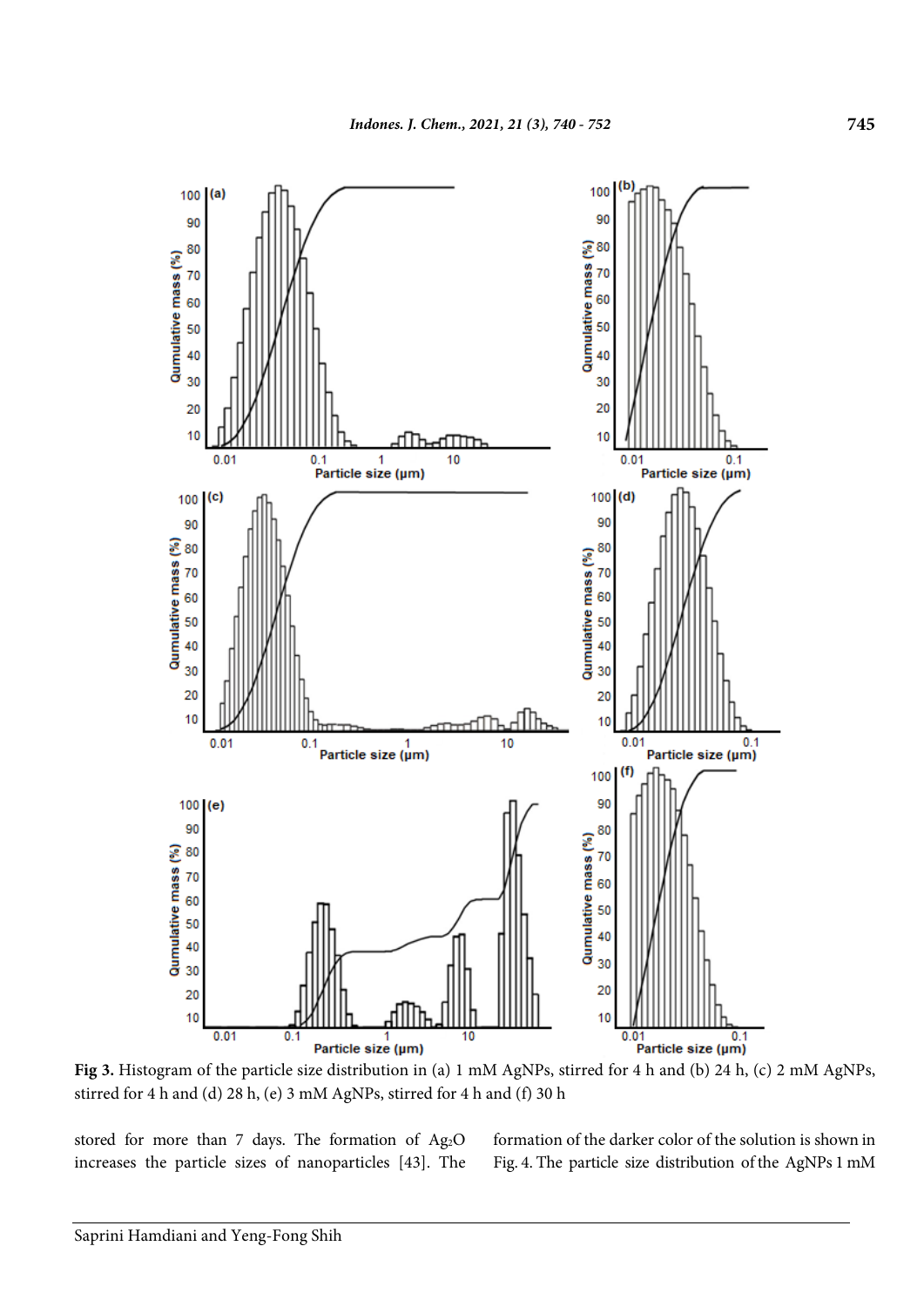

**Fig 4.** AgNPs solution after (a) 24 h and (b) 30 days

with variations in storage time is shown in Table 2 and Fig. 5.

### **FTIR Spectroscopy for AgNPs**

Fig. 6. exhibits FTIR spectra of pineapple leaf extract (a) shows the broad peak at  $3369 \text{ cm}^{-1}$  could be assigned to O–H stretch, while the peaks at 2972, 1375, and 1218 cm–1 could be attributed to C–H stretching vibration. The peak at 1375 and 1218 cm–1 could be identified as –C–O single bond absorption. The adsorption band at 1722 and 1641  $cm^{-1}$  could be identified as -C=O carbonyl and -C=C stretching of the cyclic aromatic ring. These peaks correspond to the functional groups of five major compounds found in the pineapple leaf extract. Fig. 6(b) showed the spectra of the AgNPs. The shift in wavenumbers for the functional groups -OH, -C=O and the increase in the –C–O groups transmittance because these functional groups affect the reduction and stabilization processes in forming AgNPs. The presence of the AgNPs influenced the additional peaks at 1596, 1039, and 770  $cm^{-1}$  [44-46]. A few characteristic peaks of pineapple leaf extract were exhibited in AgNPs. The work observed that AgNPs still contain organic material from pineapple leaf extract.

# **Silver Nanoparticles Loaded on Diatomite (AgNPs-D)**

An adsorption process carried out the loaded process of AgNPs into the diatomite pore. Diatomite was heated at 400 °C for 2 h to maximize the adsorption of AgNPs. According to research by Shih et al. (2020), the heating process to diatomite waste at 400 °C increases the surface area and pore volume [47]. The percentage of AgNPs loaded into the diatomite pore was measured using a gravimetric technique. The technique is based on the weighing process before and after adsorption to determine

| No.          | Storage time (day) | Particle size (nm) | $\%$                         | Mean         | Median            |
|--------------|--------------------|--------------------|------------------------------|--------------|-------------------|
| $\mathbf{1}$ | 3                  | < 100              | 99.8                         | 30.0 nm      | 20.0 nm           |
|              |                    | $101 - 200$        | 0.2                          |              |                   |
|              |                    | > 100              | $\qquad \qquad \blacksquare$ |              |                   |
| 2            | 7                  | < 100              | 99.8                         | 30.0 nm      | $20.0 \text{ nm}$ |
|              |                    | $101 - 200$        | 0.2                          |              |                   |
|              |                    | > 100              |                              |              |                   |
| 3            | 9                  | < 100              |                              | $5.36 \mu m$ | $5.34 \mu m$      |
|              |                    | $101 - 200$        | -                            |              |                   |
|              |                    | > 100              | 100                          |              |                   |
| 4            | 14                 | < 100              | -                            | 377.4 µm     | 373.4 µm          |
|              |                    | $101 - 200$        | $\overline{\phantom{m}}$     |              |                   |
|              |                    | > 100              | 100                          |              |                   |
| 5            | 21                 | $<100$             |                              | 534.3 µm     | 532.5 µm          |
|              |                    | $101 - 200$        | -                            |              |                   |
|              |                    | >100               | 100                          |              |                   |
| 6            | 30                 | $<100$             |                              | 754.8 µm     | 746.69 µm         |
|              |                    | $101 - 200$        | -                            |              |                   |
|              |                    | >100               | 100                          |              |                   |
|              |                    |                    |                              |              |                   |

**Table 2.** The particle size of 1 mM of AgNPs in the storage time variation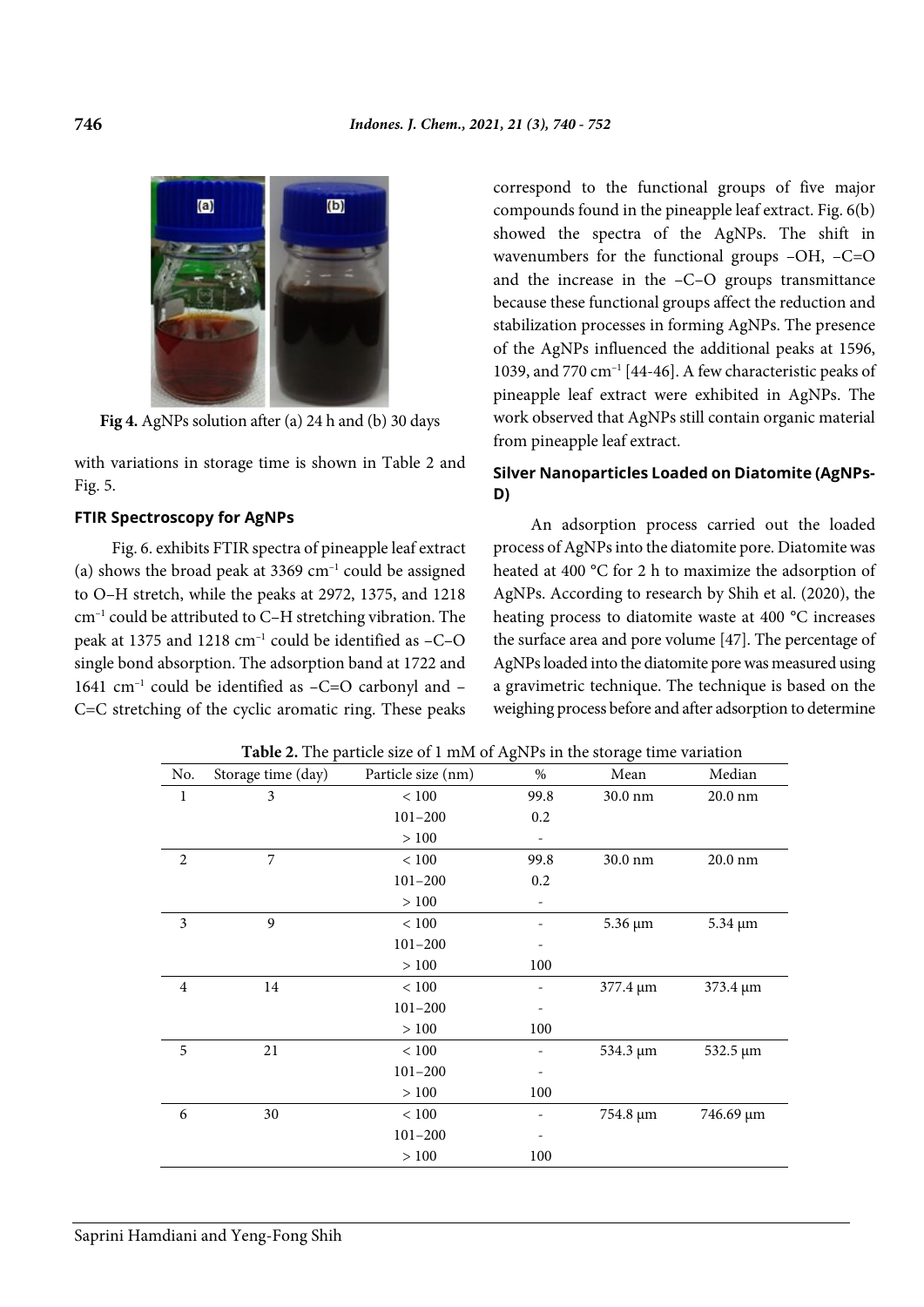

**Fig 5.** Histogram of the particle size distribution of 1 mM AgNPs stored for (a) 3, (b) 7, (c) 9, (d) 14, (e) 21, and (f) 30 days

the amount of AgNPs loaded into the diatomite pores.

In this study, as much as 1 wt.% of silver nanoparticles were loaded into the diatomite pores. Based on the gravimetric analysis, the initial weight of diatomite  $(w_0)$  was 0.8692 g. The adsorption of AgNPs into diatomite pores produces AgNPs-D. The AgNPs-D composite was then dried and heated at 200 °C. The drying and heating process of AgNPs-D composites resulted in the final weight ( $w_f$ ) = 0.8792 g. The weight increased of AgNPs-D was 1 wt.%, indicating that 1% of AgNPs was successfully loaded in the diatomite pores. The loading of AgNPs into the diatomite pores was also evidenced by the change in the diatomite color from white to reddish-brown (the characteristic color of AgNPs), as shown in Fig. 7. FTIR spectra of diatomite and AgNPs-D are demonstrated in Fig.8.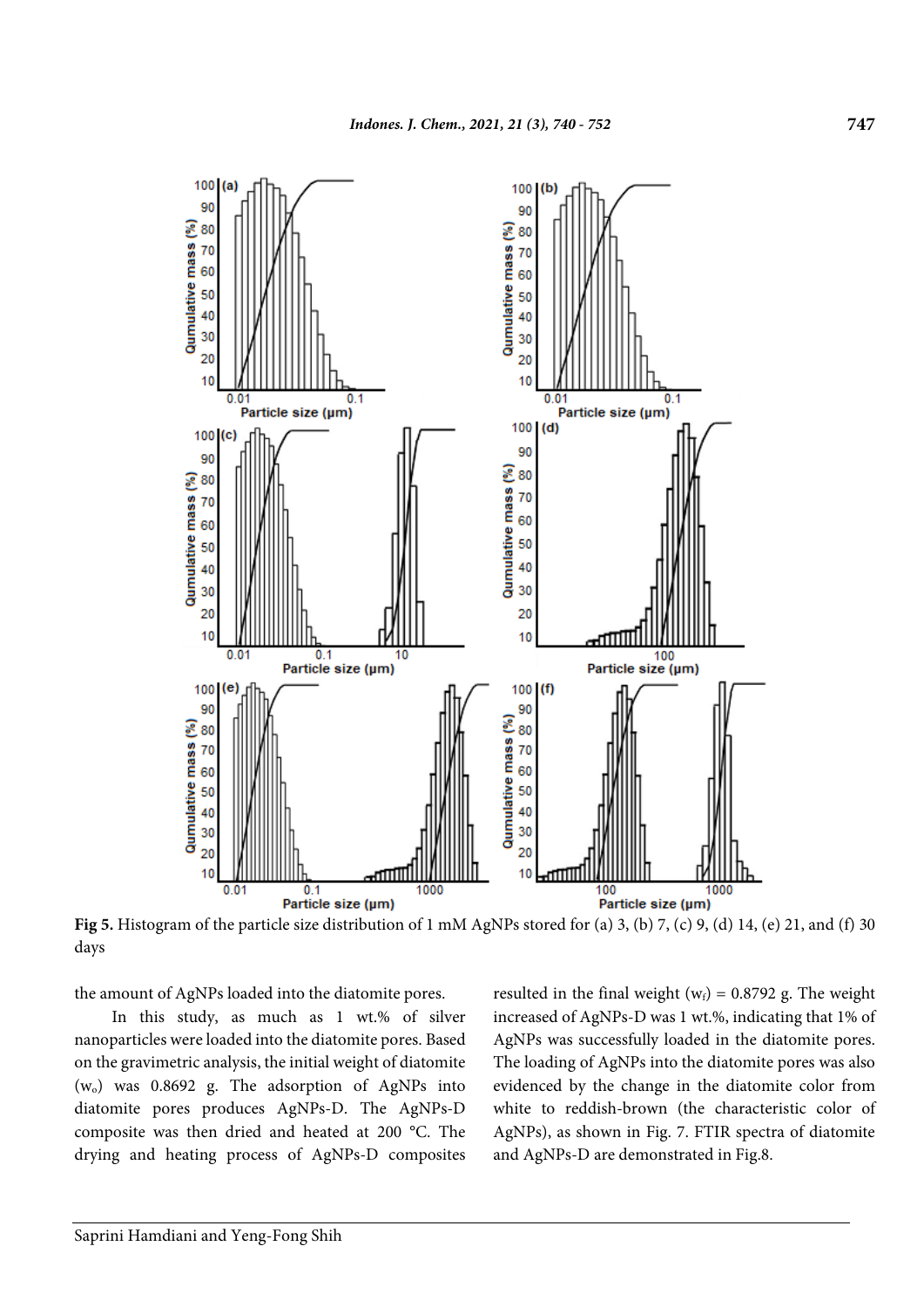

**Fig 6.** FTIR spectra of (a) pineapple leaf extract and (b) AgNPs



**Fig 7.** (a) Diatomite, (b) AgNPs-D composite

Fig. 8(b) shows the FTIR spectra for AgNPs-D. The characteristic peaks indicated the loaded AgNPs into the diatomite pores are observed at  $1740$  and  $1366$  cm<sup>-1</sup>, attributable to the -C=O groups and C–H stretching vibration. This absorption indicates that the AgNPs loaded into the diatomite pores still contain organic compounds from pineapple leaf extract. The wavenumber shifts for the Si–O–Si and Si–O groups from 1088 to 1090  $cm^{-1}$  and 803 to 799  $cm^{-1}$  caused by the entry of AgNPs into the diatomite pores.

#### **Thermal Analysis of Diatomite and AgNPs-D**

Diatomite is a potential filler to enhance the thermal properties of the composite material. Thermal analysis (TGA) was performed to determine the effect of AgNPs on the thermal resistance of AgNPs-D. TGA thermogram of D and AgNPs-D are shown in Fig. 9. The remaining material measured by thermal analysis for D and AgNPs-D were 98.22 and 95.74%, respectively. The organic compounds in AgNPs cause the remaining material to be reduced compared to D. The insertion of AgNPs to D was successfully proved by the organic compound found in AgNPs-D. In D and AgNPs-D material, weight loss occurs in the range of 100–580 °C. At a temperature of 100-200 °C, the decrease in weight due to the loss of water molecules. In the next phase, the reduction in the weight percentage of D and AgNPs-D occurred at temperatures of 141–430 °C and 142–450 °C. The decrease was caused by the decomposition of organic matter. Based on Kristl (2015), organic matter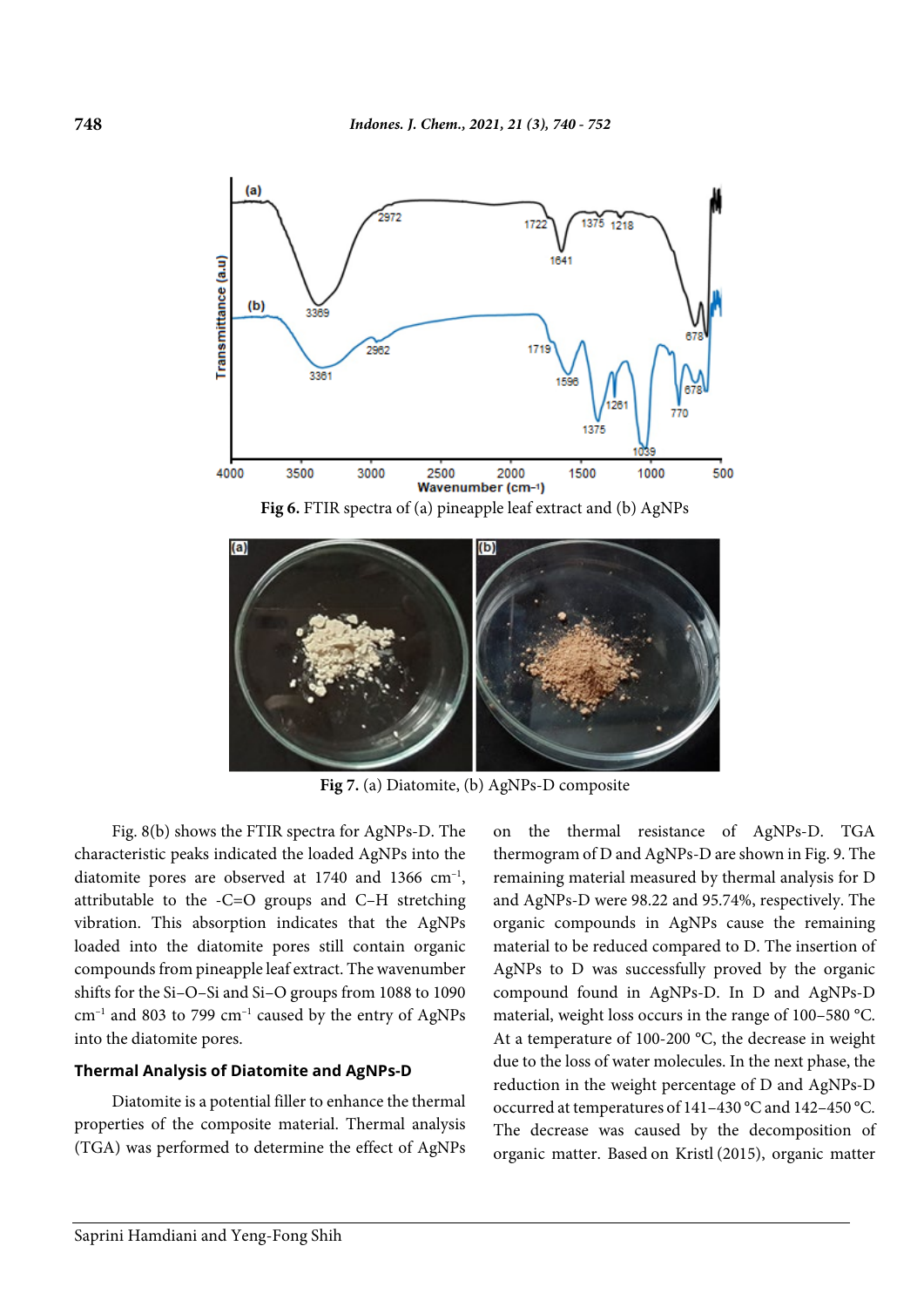

**Fig 9.** TGA Thermogram of (a) D, (b) AgNPs-D

decomposition will begin at a temperature of 180–450 °C [48]. Besides, the weight loss percentage is not caused by the breakdown of diatomites minerals because the process takes place at temperatures above 650 °C [49].

# ■ **CONCLUSION**

Research has been conducted on developing a green method to prepare AgNPs from pineapple leaf extract loaded on diatomite pores. The results showed that the pineapple leaf extract plays an essential role in converting the  $99.8\%$  AgNO<sub>3</sub> solution into AgNPs. The size distribution of the AgNPs was affected by the temperature and the total stirring time. The smallest mean and median values for AgNPs 1 mM were 30 and 20 nm, obtained after the stirring time for 24 h. The stability of the AgNPs solution lasts for seven days. The particle size was more than 100 nm after seven days of storage. After one month of storage, the particle size was recorded as 754.8 µm (mean) and 746.69 µm (median). The successful loading of AgNPs into D exhibited by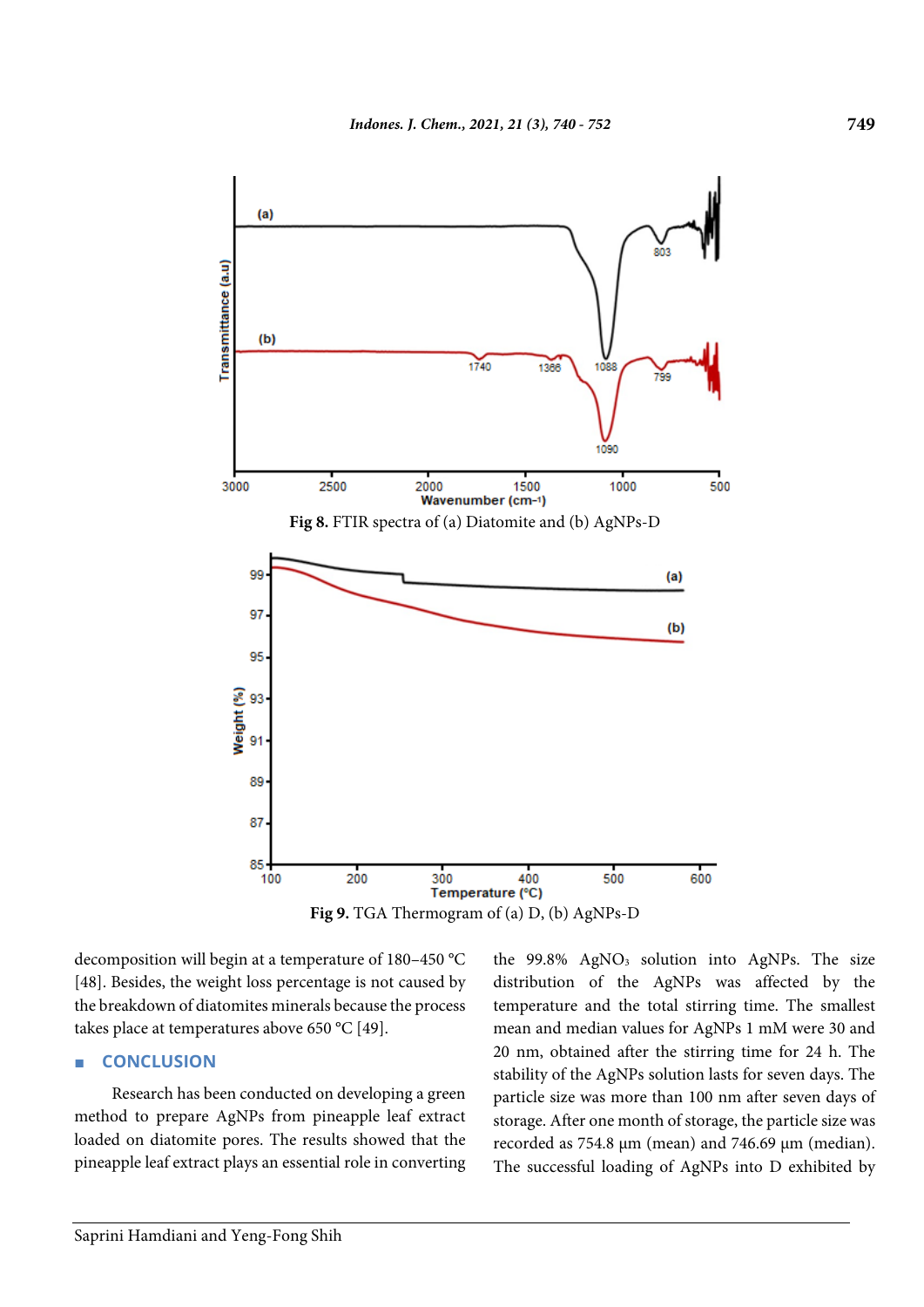gravimetric techniques, as much as 1 wt.% of AgNPs, was loaded into diatomite pores. The diatomite changes color to reddish-brown. The appearance of the peak for –C=O and  $-C$ – $O$ – groups at 1719 and 1375 cm<sup>-1</sup> indicates that AgNPs still contain organic compounds from pineapple leaf extract. The TGA analysis showed that the residual material D and AgNPs-D were 98.22% and 95.74% at 580 °C. The AgNPs loaded to diatomite pores will improve the performance of the material as an antibacterial agent. The properties will expand the applications of AgNPs-D composites in the biomedical and industrial fields.

## ■ **AUTHOR CONTRIBUTIONS**

Conceptualization of the presented idea, S. Hamdiani (Saprini Hamdiani) and Y.F. Shih (Yeng-Fong Shih); methodology, S. Hamdiani, and Y.F. Shih; fabricated the sample and data curation, S. Hamdiani; writing—original draft preparation, S. Hamdiani, and Y.F. Shih; writing–review and editing, S. Hamdiani and Y.F. Shih. All authors have read and agreed to the published version of the manuscript.

# ■ **REFERENCES**

- [1] Lutyński, M., Sakiewicz, P., and Lutyńska, S., 2019, Characterization of diatomaceous earth and halloysite resources of Poland, *Minerals*, 9 (11), 670.
- [2] Pookmanee, P., Wannawek, A., Satienperakul, S., Putharod, R., Laorodphan, N., Sangsrichan, S., and Phanichphant, S.*,* 2016, Characterization of diatomite, leonardite and pumice, *Mater. Sci. Forum*, 872, 211–215.
- [3] Galán-Arboledas, R.J., Cotes-Palomino, M.T., Bueno, S., and Martínez-García, C., 2017, Evaluation of spent diatomite incorporation in clay based materials for lightweight bricks processing, *Constr. Build. Mater.*, 144, 327–337.
- [4] Yu, H., Li, C., Zhang, K., Tang, Y., Song, Y., and Wang, M., 2020, Preparation and thermophysical performance of diatomite-based composite PCM wallboard for thermal energy storage in buildings, *J. Build. Eng.*, 32, 101753.
- [5] Tramontano, C., Chianese, G., Terracciano, M., de Stefano, L., and Rea, I., 2020, Nanostructured

biosilica of diatoms: From water world to biomedical applications, *Appl. Sci*., 10 (19), 6811.

- [6] Xia, K., Liu, X., Chen, Z., Fang, L., Du, H., and Zhang, X., 2020, Efficient and sustainable treatment of anionic dye wastewaters using porous cationic diatomite, *J. Taiwan Inst. Chem. Eng.*, 113, 8–15.
- [7] Xu, H., Wang, J., and Ren, S., 2019, Removal of oil from a crude oil-in-water emulsion by a magnetically recyclable diatomite demulsifier, *Energy Fuels*, 33 (11), 11574–11583.
- [8] Kong, X., Yu, Q., Li, E., Wang, R., Liu, Q., and Wang, A.X., 2018, Diatomite photonic crystals for facile on-chip chromatography and sensing of harmful ingredients from food, *Materials*, 11 (4), 539.
- [9] Li, C., Wang, M., Xie, B., Ma, H., and Chen, J., 2020, Enhanced properties of diatomite-based composite phase change materials for thermal energy storage, *Renewable Energy*, 147, 265–274.
- [10] Zhao, Y., Tian, G., Duan, X., Liang, X., Meng, J., and Liang, J., 2019, Environmental applications of diatomite minerals in removing heavy metals from water, *Ind. Eng. Chem. Res*., 58 (27), 11638–11652.
- [11] Janićijević, J., Krajišnik, D., Čalija, B., Vasiljević, B.N., Dobričić, V., Daković, A., Antonijević, M.D., and Milić, J*.*, 2015, Modified local diatomite as potential functional drug carrier–A model study for diclofenac sodium, *Int. J. Pharm.*, 496 (2), 466–474.
- [12] Shen, Z., Fan, Q., Yu, Q., Wang, R., Wang, H., and Kong, X., 2021, Facile detection of carbendazim in food using TLC-SERS on diatomite thin layer chromatography, *Spectrochim. Acta, Part A*, 247, 119037.
- [13] Tamburaci, S., Kimna, C., and Tihminlioglu, F., 2019, Bioactive diatomite and POSS silica cage reinforced chitosan/Na-carboxymethyl cellulose polyelectrolyte scaffolds for hard tissue regeneration, *Mater. Sci. Eng., C*, 100, 196–208.
- [14] Mustafov, S.D., Sen, F., and Seydibeyoglu, M.O., 2020, Preparation and characterization of diatomite and hydroxyapatite reinforced porous polyurethane foam biocomposites, *Sci. Rep*., 10 (1), 13308.
- [15] Tamburaci, S., and Tihminlioglu, F., 2017, Diatomite reinforced chitosan composite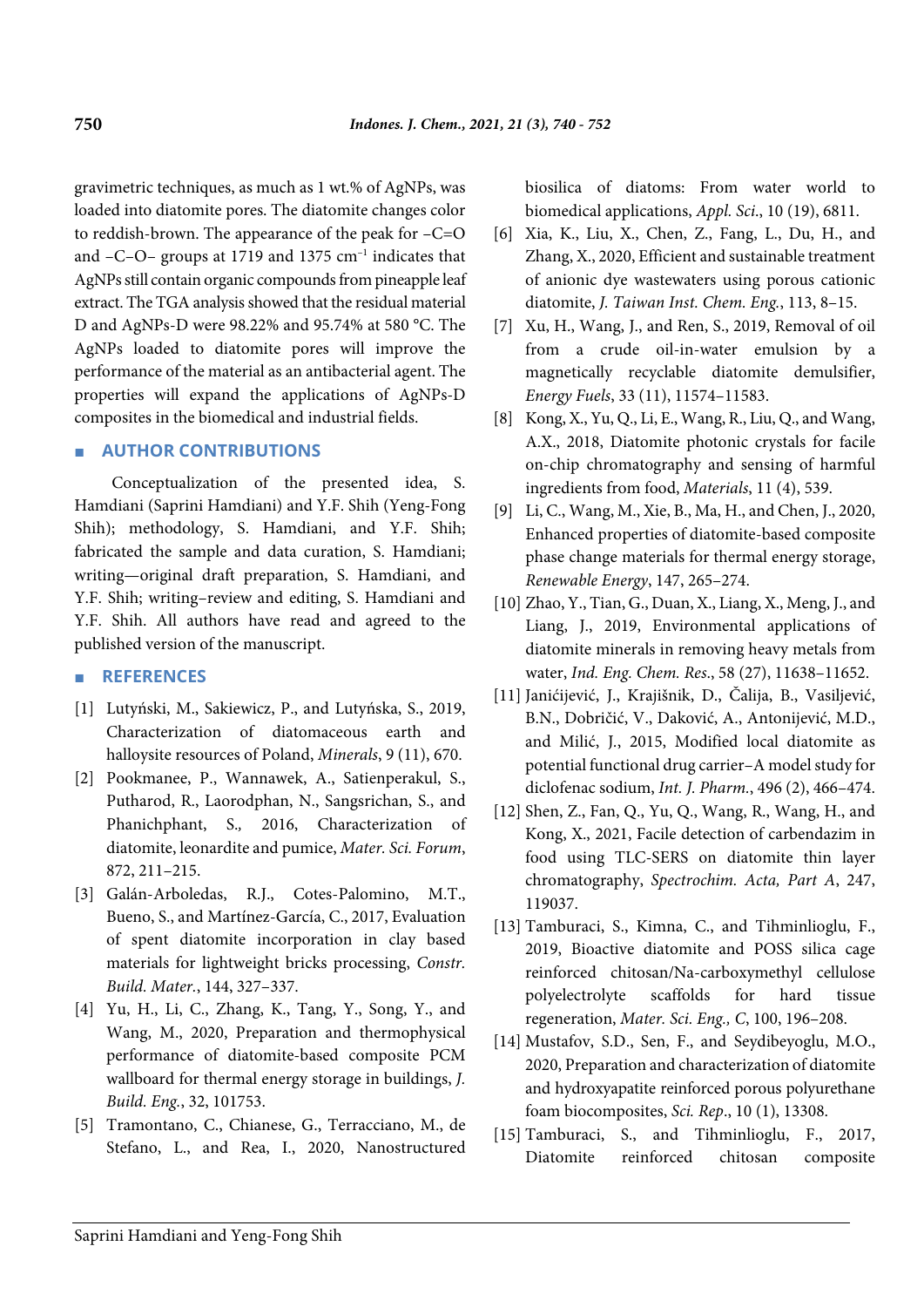membrane as potential scaffold for guided bone regeneration, *Mater. Sci. Eng., C*, 80, 222–231.

- [16] Novembre, D., Gimeno, D., and Poe, B., 2019, Synthesis and characterization of leucite using a diatomite precursor, *Sci. Rep*., 9 (1), 10051.
- [17] Susanthy, D., Santosa, S.J., and Kunarti, E.S., 2020, Antibacterial activity of silver nanoparticles capped by *p*-aminobenzoic acid on *Escherichia coli* and *Staphylococcus aureus*, *Indones. J. Chem.*, 20 (1), 182– 189.
- [18] Akinsiku, A.A., Adekoya, J.A., and Dare, E.O., 2021, *Nicotiana tabacum* mediated green synthesis of silver nanoparticles and Ag-Ni nanohybrid: Optical and antimicrobial efficiency, *Indones. J. Chem.*, 21 (1), 179–191.
- [19] Uddin, A.K.M.R., Siddique, M.A.B., Rahman, F., Ullah, A.K.M.A., and Khan, R., 2020, *Cocos nucifera* leaf extract mediated green synthesis of silver nanoparticles for enhanced antibacterial activity, *J. Inorg. Organomet. Polym Mater.*, 30 (9), 3305–3316.
- [20] Chen, J.X., Zhu, J.Q., Luo, S.Y., and Zhong, X.Y., 2020, A green method to the preparation of the silver-loaded diatomite with enhanced antibacterial properties, *Chem. Pap*., 74 (3), 859–866.
- [21] Qi, X., Chen, J., Li, Q., Yang, H., Jiang, H., Deng, Y., Song, Q., and Liang, T*.*, 2020, Antibacterial silverdiatomite nanocomposite ceramic with low silver release, *Water Supply*, 20 (2), 633–643.
- [22] Gao, L., Wang, L., Yang, L., Zhao, Y., Shi, N., An, C., Sun, Y., Xie, J., Wang, H., Song, Y., and Ren, Y*.*, 2019, Preparation, characterization and antibacterial activity of silver nanoparticle/graphene oxide/diatomite composite, *Appl. Surf. Sci.*, 484, 628–636.
- [23] Kubasheva, Z., Sprynskyy, M., Railean-Plugaru, V., Pomastowski, P., Ospanova, A., and Buszewski, B., 2020, Synthesis and antibacterial activity of (AgCl, Ag)NPs/diatomite hybrid composite, *Materials*, 13 (15), 3409.
- [24] Sherief, M.A., El-Bassyouni, G.T., Gamal, A.A., and Esawy, M.A., 2021, Modification of diatom using silver nanoparticle to improve antimicrobial activity, *Mater. Today: Proc.*, 43, 3369–3374.
- [25] Sun, H., Wen, X., Zhang, X., Wei, D., Yang, H., Li, C., and Yang, L., 2018, Biocompatible silver nanoparticle-modified natural diatomite with antiinfective property, *J. Nanomater.*, 2018, 7815810.
- [26] Nilavukkarasi, M., Vijayakumar, S., and Kumar, S.P., 2020, Biological synthesis and characterization of silver nanoparticles with *Capparis zeylanica* L. leaf extract for potent antimicrobial and anti proliferation efficiency, *Mater. Sci. Energy Technol.*, 3, 371–376.
- [27] Thirumagal, N., and Jeyakumari, A.P., 2020, Structural, optical and antibacterial properties of green synthesized silver nanoparticles (AgNPs) using *Justicia adhatoda* L. leaf extract, *J. Cluster Sci.*, 31 (2), 487–497.
- [28] Shih, Y.F., Chou, M.Y., Chang, W.C., Lian, H.Y., and Chen, C.M., 2017, Completely biodegradable composites reinforced by the cellulose nanofibers of pineapple leaves modified by eco-friendly methods, *J. Polym. Res*., 24 (11), 209.
- [29] Alsultani, A.M., 2017, *Conocarpus erectus* leaf extract for green synthesis of silver nanoparticles, *Indones. J. Chem.*, 17 (3), 407–414.
- [30] Emeka, E.E., Ojiefoh, O.C., Aleruchi, C., Hassan, L.A., Christiana, O.M., Rebecca, M., Dare, E.O., and Temitope, A.E., 2014, Evaluation of antibacterial activities of silver nanoparticles green-synthesized using pineapple leaf (*Ananas comosus*), *Micron*, 57,  $1 - 5.$
- [31] Hartati, R., Suarantika, F., and Fidrianny, I., 2020, Overview of phytochemical compounds and pharmacological activities of *Ananas Comosus* L., Merr., *Int. J. Res. Pharm. Sci.*, 11 (3), 4760–4766.
- [32] Miftiyati, S.D., Hamdiani, S., and Darmayanti, M.G., 2018, Synthesis of paramagnetic merkapto silica hybrid from rice husk ash for Ag(I) adsorbent, *Acta Chim. Asiana*, 1 (2), 30–36.
- [33] Justine, V.T., Mustafa, M., Kankara, S.S., and Go, R., 2019, Effect of drying methods and extraction solvents on phenolic antioxidants and antioxidant activity of *Scurrula ferruginea* (Jack) Danser (Loranthaceae) leaf extracts, *Sains Malays.*, 48 (7), 1383–1393.